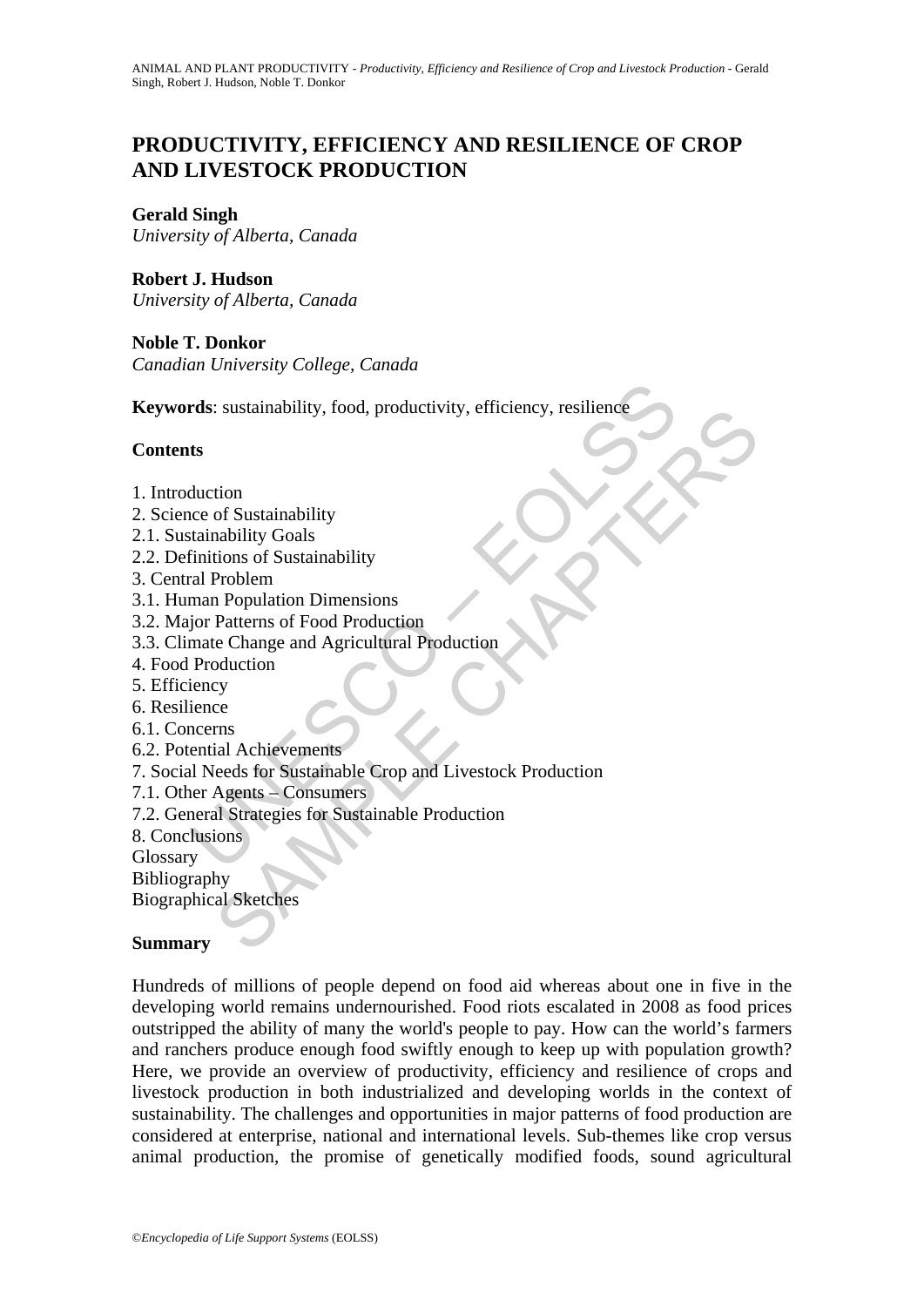policies and potential effects of climate change on sustainable agriculture are addressed. Finally, recommendations on general strategies for sustainable crop and livestock production are provided. This chapter serves as an overview and introduction to companion chapters in this theme.

## **1. Introduction**

Despite their diversity, crop and livestock systems can be assessed by performance indicators disconnected from the rapid fluctuations and underlying cycles that influence economic measures such as production costs and profitability.

**Production** considers the output of agricultural effort, whether food, fiber or fuel from crops or livestock. Production describes the performance of an agricultural system at any point in time whereas sustained yield describes its long-term capacity to generate the same harvest. Where a land base is expected to provide a variety of products and services, sustained yield may not be equivalent to sustainability.

**CONDIGETS** in evaption agricultation entity, when the rivestock. Production describes the performance of an agricult in time whereas sustained yield describes its long-term capaciters have been assessed to provide a vari in time whereas sustained yield describes its long-term capacity to generaty in time whereas sustained yield describes its long-term capacity of generaty statined yield may not be equivalent to sustainability,<br>tity has be **Productivity** has been and remains the primary measure of animal and crop production. In general terms, it is the ratio of product to a critical input notably land [e.g., kilograms/hectare]. But because there are usually multiple inputs, the expression takes many forms. Production of individual animals often is assessed as milk yields, weaning rates, carcase yields or, at the population level, herd offtakes. The implied denominator is time – usually a season or year, so by definition these are **rate efficiencies.** To deal with compounding processes such as growth, instantaneous rates (e.g. kg kg $^{-1}$  d<sup>-1</sup>) or some allometric scalar (often  $X^{0.75}$  for metabolic processes) is used. These are called **turnover efficiencies (**output/asset) to distinguish them from **transfer efficiencies** (output/input).

The traditional transfer efficiency is annual yield per unit land area to accommodate what historically has been the limiting input. Total production per farm unit, regional jurisdiction or even national and international entity can be calculated by multiplying average productivity by the total land area devoted to any particular use. Refinement in these totals is achieved by appropriate stratification according to land quality or production practice.

This measure has served well during much of agricultural history when land was a major input and land clearing and cultivation were the means to serve growing markets. Expansion of the arable land base through clearing and irrigation supported much of the growth in the  $19<sup>th</sup>$  and early  $20<sup>th</sup>$  centuries. Fertilizers and selective breeding improved yields on this larger land base and sustained growth into current times.

Selective breeding and genetic manipulation seek to further these successes. Productivity measured in this way, of course, loses meaning when applied to "landless" systems of crop (greenhouse and hydroponics) and livestock (intensive rearing facilities) production. However, accounting for the land base that provides nutrients to support these "landless" systems is a way to skirt this problem.

Some well-known expressions of transfer efficiency are feed conversion ratios, water-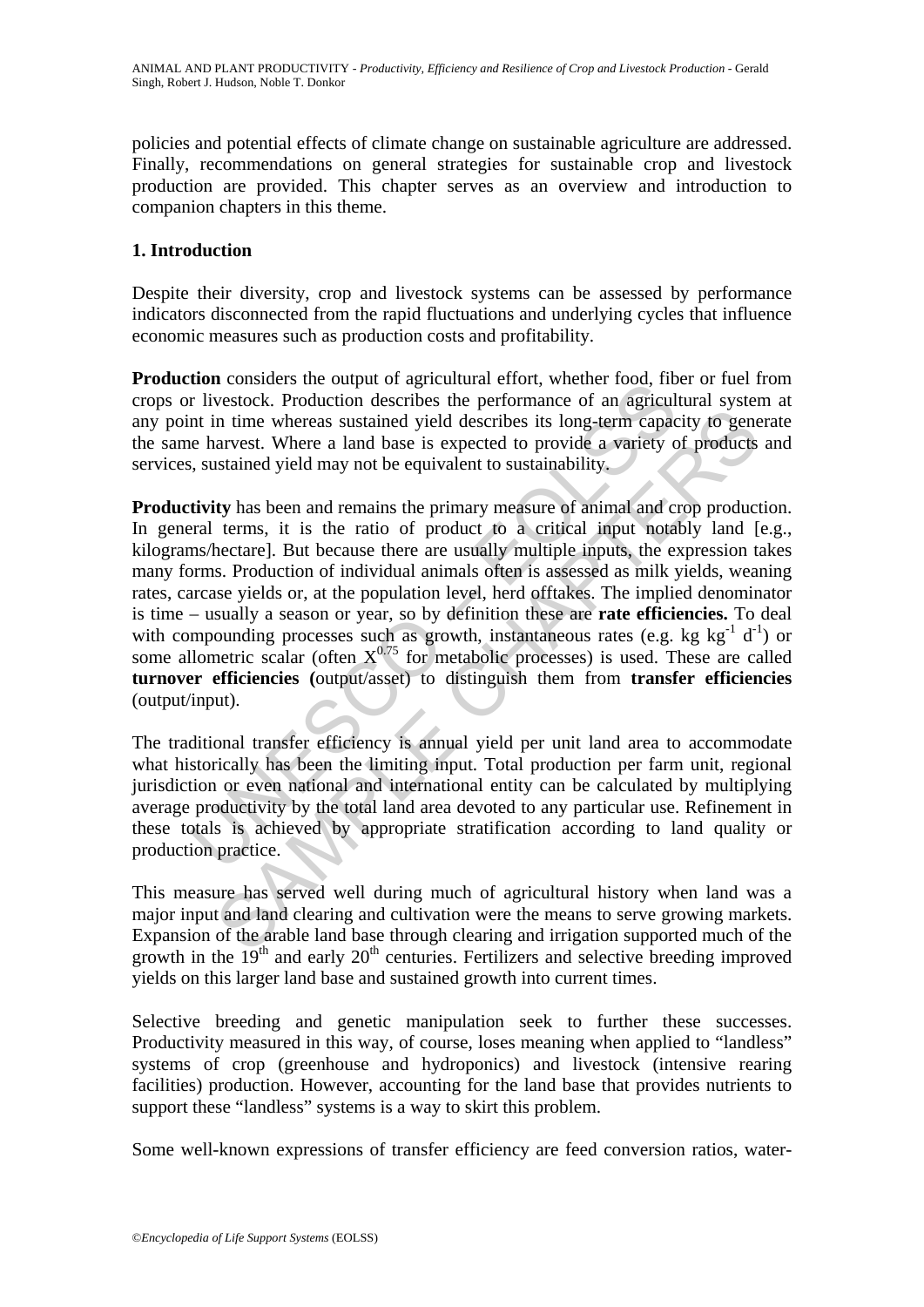use efficiency, and energetic efficiency. Energy output/input ratios have been argued as appropriate for evaluating modern agricultural systems as fuel supplies dwindle and costs increase. In a broader ecological sense, energy flow has been used to describe and compare ecosystem function.

**Resilience** describes how well production systems withstand and/or rebound from perturbation. Because resilience considers disturbances (which may be irregular and unpredictable), resilience is necessarily focused on long-term temporal scales. As such, resilient agricultural systems might be considered the most meaningful aspect of sustainability. However, because resilience does not have short or medium term economic returns, and many governments subsidize their farmers, resilience remains more of a notion than an operational principle. Resilience is one of several measures of sustainability. Related concepts include resistance, connectedness, vulnerability and adaptability. Analysis of risk is a rapidly growing field in a risk-averse society.

Such measures if carefully selected and critically applied provide summary criteria to evaluate and improve the performance of crop and livestock production systems. However, they still fail to capture certain critical system characteristics and must be considered at multiple scales and accommodate larger issues of human interaction and social justice. Inappropriate application of simple indices may lead to false hope for new technologies and disregard of negative externalities. **Sustainability**, a more comprehensive framework, attempts to address these and other critical parameters (Figure 1).



Figure 1: A continuum of productivity. "Production" on the left of the continuum is a consideration of outputs. Because inputs are often limiting, few agricultural producers

likely focus only on production. The extreme example would be producing crops or livestock for a single time period. The focus of "efficiency" is both outputs and inputs, as well as expected levels of disturbance. Conventional economic analysis is useful for measuring efficiency. "Resilience" considers production while acknowledging gradual degradation of the system (e.g. through nutrient depletion, soil erosion, impoverishment

of biodiversity) and unexpected shocks (e.g. pest outbreaks). As such, resilience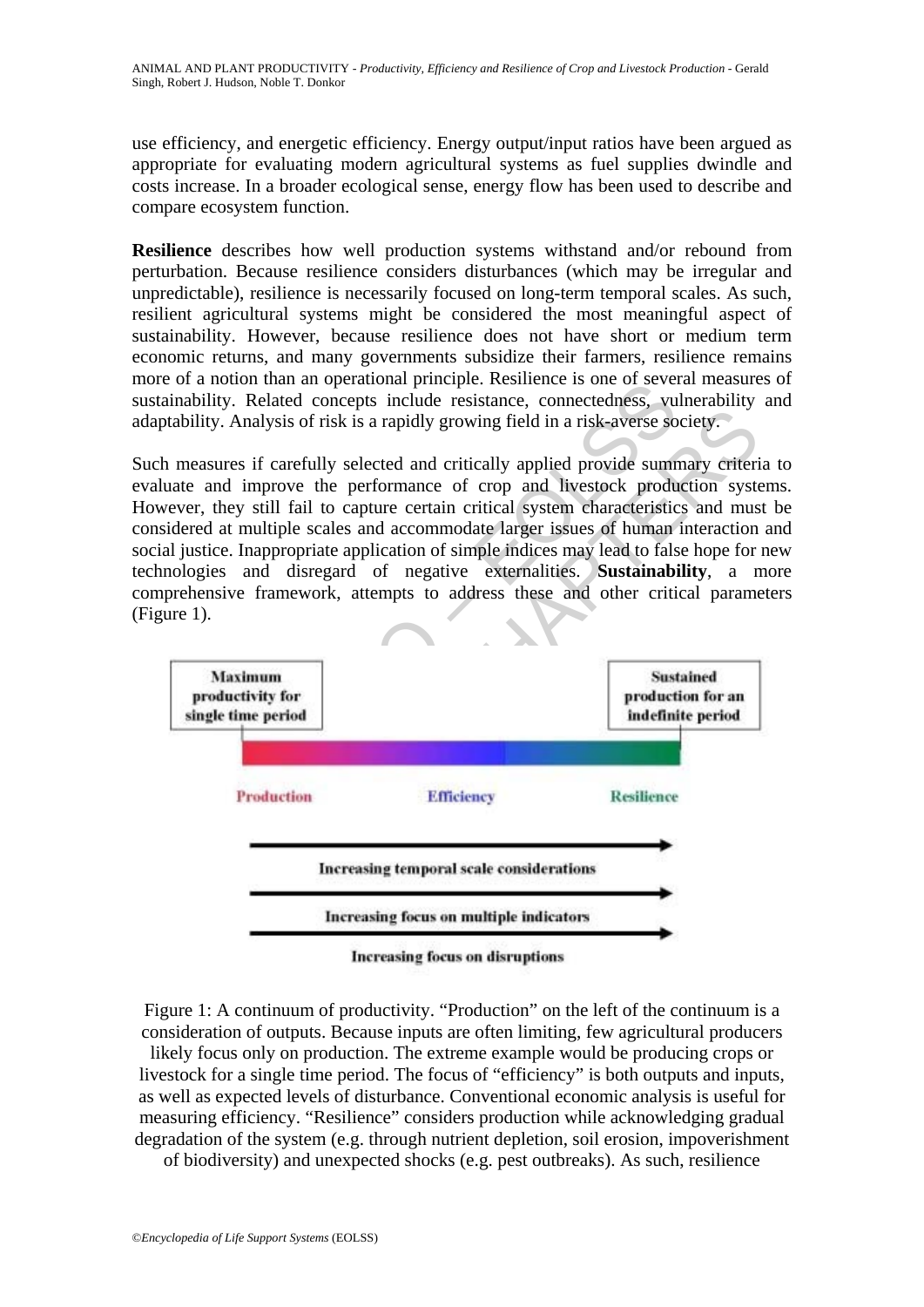considers multiple factors of production, including soil conditions and pest environmental services, such as pest predators. Resilience can be viewed as the most meaningful characteristic of sustainability.

## **2. Science of Sustainability**

Sustainability science is an emerging field of systems research that crosses disciplinary domains and stresses the important interactions of natural, economic and social capital. Operationally, it recognizes the importance of linking science, policy and practice.

Sustainability science is necessarily transdisciplinary because it deals with processes and trends at large spatial and temporal scales; it studies global systems in entirety whereas disciplinary studies compartmentalize system processes. The importance of contextual knowledge is widely recognized but considered formidably difficult to operationalize. It may require different tools, different ways of thinking, and different organizational and incentive structures.

Conventional sciences generally look at how things are, how things **were**, and how things **changed** to get to where they are. They generally are not future-oriented.

In contrast, sustainability science is future-oriented, which brings a dynamic that greatly complicates matters (Figure 2). Instead of dwelling on an improved understanding about current or past states, sustainability science dares to forecast what the future will be like. Projecting current rates of change is often used to anticipate the future but this is based on the dangerous assumption that current rates will continue. The focus of sustainability science is on understanding dynamic interactions that influence how these rates might change and how the future might unfold.

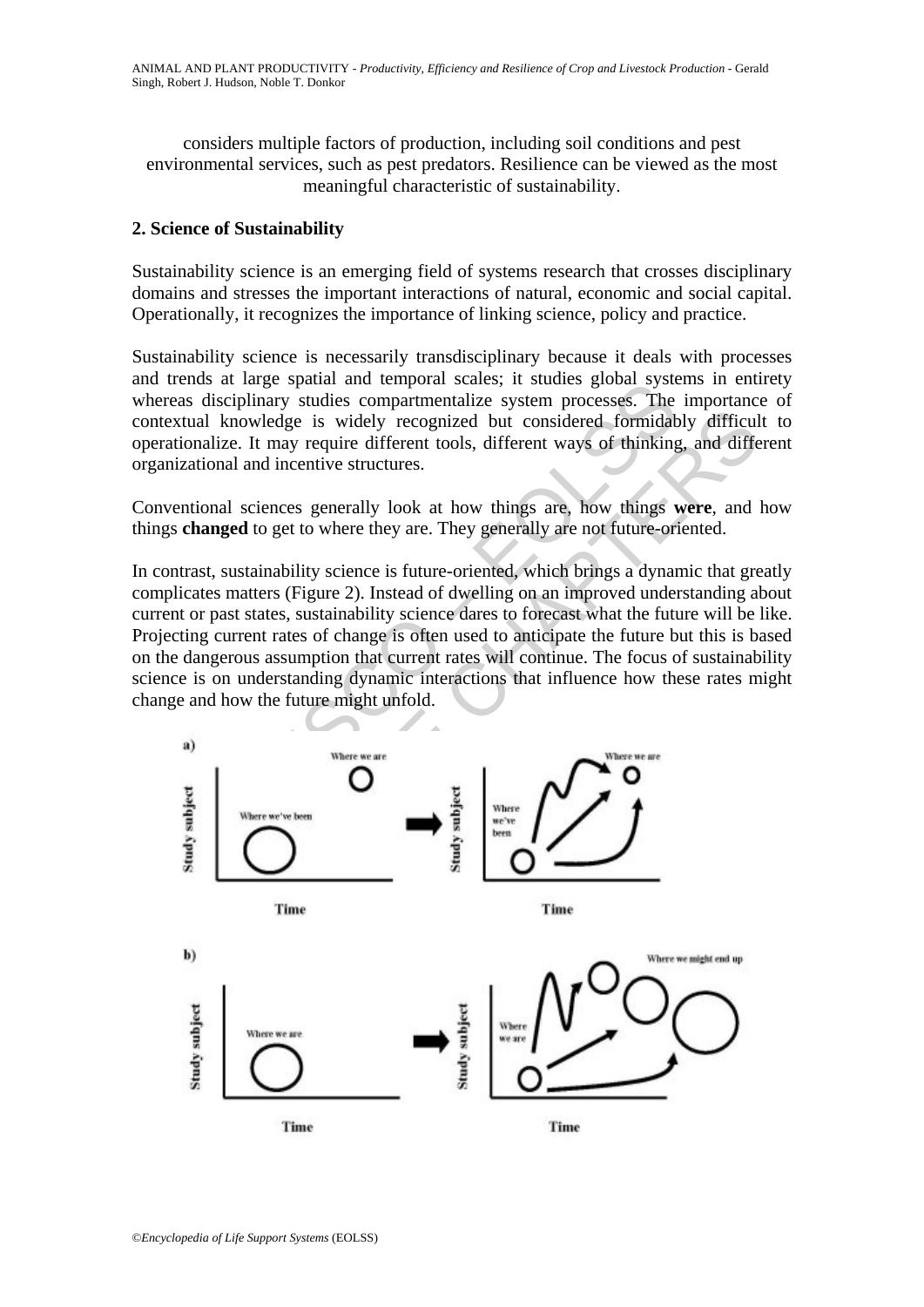Figure 2. a) Scope of conventional sciences. There is a rough idea of where a subject/process was, and there is a finer understanding of where the subject/process is now. The main goal is to understand how phenomena developed. There are differing opinions on where things once were (multiple circles) and are now. Similarly, the farther in the past the subject is studied, the more vague the idea of its state (larger circle). b) Scope of sustainability science. Understanding of the current state of a subject is important, but because there is only one endpoint in a trajectory, determining

the shape and direction of the trajectory is difficult. The longer the forecasting horizon, the more uncertain the predictions (larger circles).

#### **2.1. Sustainability Goals**

The goals of sustainability are commonly depicted as the nexus of economy, environment, and society (Figure 3a). Viewed this way, three key disciplines are to achieving sustainable goals. Economists are concerned mainly with growth, efficiency and maximum use of resources. Ecologists are concerned with the integrity of natural systems and issues related to living within the carrying capacity of the environment. Sociologists focus on human needs and on such concepts as equity, empowerment, social cohesion and cultural identity.

and society (Figure 3a). Viewed this way, three key dismediates on sustainable goals. Economists are concerned mainly with growth mum use of resources. Ecologists are concerned mainly with growth mum use of resources. Ecol Although helpful in defining a target for sustainable development, this three-ringed representation of sustainability correctly identifies the parts but not the nature of their interaction. It runs the risk of conveying the notion that economy, society and environment, although intersecting, are largely independent. A consequence is that governments can focus on the three domains individually and inequitably; indeed, this kind of thinking already dominates, as governments (even those who embrace the term sustainable development) give primacy to the economy with limited consideration awarded broader issues of society or environment. The triple-bottom-line accounting promoted by industry gives little reassurance.

structure and between more to result in the computer and state and between the stellength of resources of resources. Ecologists are concerned mainly with growth, efficieum use of resources. Ecologists are concerned mainly Another visualization shows the economy nestled within society in turn nestled within the broader environment (Figure 3b). The economy is a social construct in that society embraces human actions and interactions, and economic processes are human-mediated. Social actions take place within the environment. The greater environment supplies human demands, and humans themselves are organisms that are part of the environment. So economic activity always impacts societies and the environment, and social impacts always impact the environment. Yet not all environmental impacts are felt by societies, nor are all societal impacts economic ones. This implies that the economy depends on social stability and well-being and both the economy and society depend on environmental products and stability.

Economic growth is almost universally considered a worthwhile goal. The conservation of ecosystems and culture are also accepted as important. These three large-scale systems are not independent so one cannot focus on one goal while ignoring the other two. The ever-expanding web of globalization and industrialization, partly caused by the expanding human population, further links these three systems. In 1987, the term **sustainable development** was brought into common use by the World Commission on Environment and Development. The commission's report, *Our Common Future,* defined the term as a form of development that "meets the needs of the present without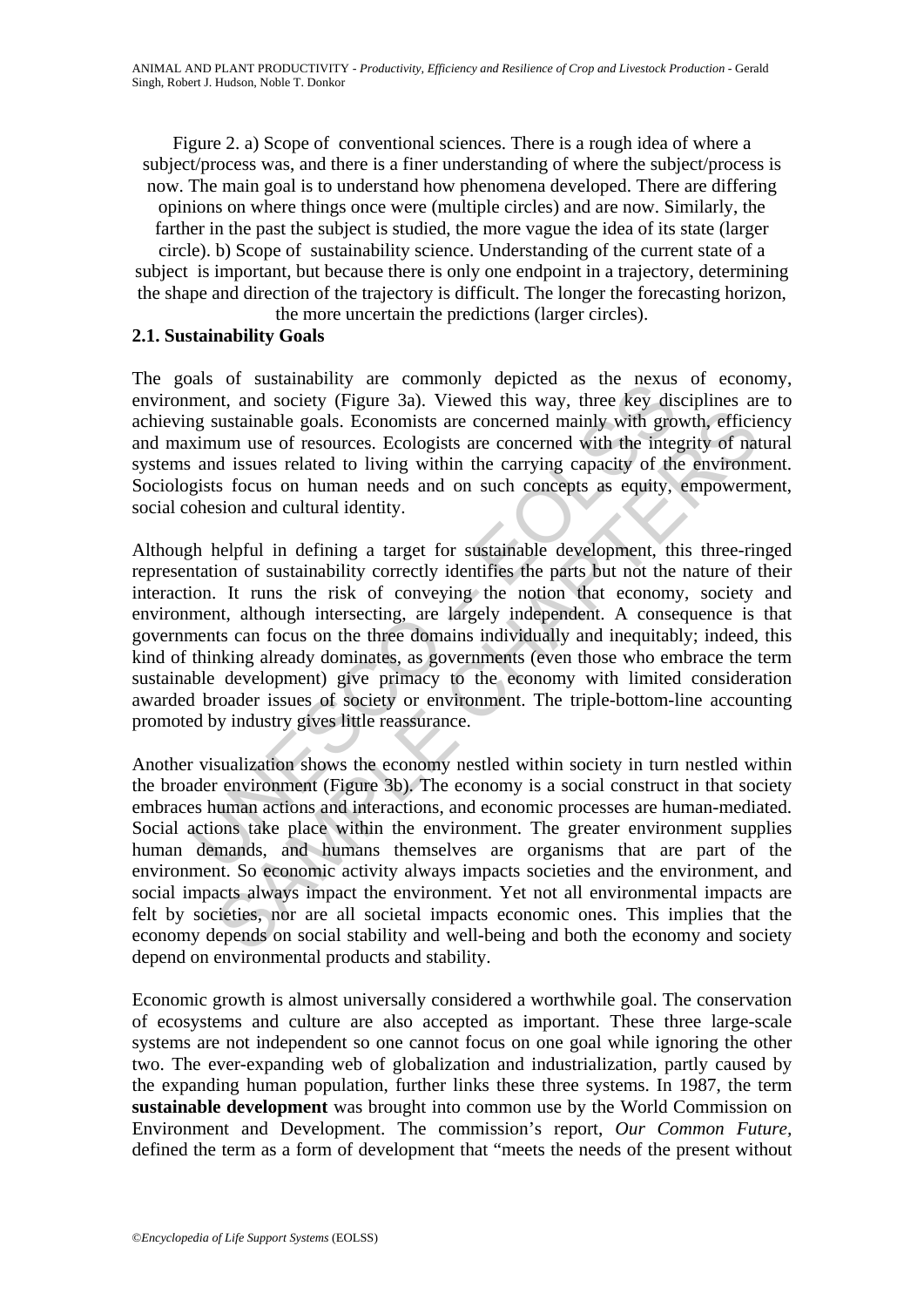compromising the ability of future generations to meet their own needs." Both developed and developing countries have embraced the concept of sustainable development, but often in different ways. The shared goal, however, is to maintain and improve the long-term welfare of both humans and ecosystems.



Figure 3: a) A conceptual view of sustainable development. This is a poor representation of the world but gives a clear target. b) an alternative integrated and representative view of the world than a).

## **2.2. Definitions of Sustainability**

Transmitted and the second strainability<br>
Transmitted and the second strainable development. This is<br>
Figure 3: a) A conceptual view of sustainable development. This is<br>
representative view of the world than a).<br>
Timitions Economy<br>
Beconomy<br>
a)<br>
Bure 3: a) A conceptual view of sustainable development. This is a poor<br>
tation of the world but gives a clear target. b) an alternative integrated an<br>
representative view of the world than a).<br>
tion With regards to agriculture, the definition of sustainability can be refined "as practices that meet current and future societal needs for food and fiber, ecosystem services, and healthy lives while appropriately accounting for all costs and benefits." Several points are raised. First, sustainability is human-centered — the concept of sustainability was developed by humans for humans. To further develop this point, sustainability requires that resources must meet human needs. This is not the same as saying that resource harvest must stay constant. Production of needed resources must be considered in the context of their need. Second, sustainability considers the economic, social, and environmental spheres. A single measure of success (e.g. GDP) does not capture sustainability. Stresses on these systems should not exceed their capacity to handle them – the resilience of systems, particularly at larger scales should not be compromised. Third, sustainability considers the system around resources and not resources themselves — "sustained harvest" levels are hardly ever sustainable. Conditions around the sustained harvests are not constant, and a system that does not account for shifting conditions, needs and values is inherently unsustainable. Sustainability is more of a process than a state and hence is usually a moving target.

As global interdependencies increase and research/experience accumulate, understanding of ecological, social, and economic systems, priorities of sustainability will change. Sustainable strategies recognize that landuses operate on a dynamic landscape, with multiple interests in space and limited resources.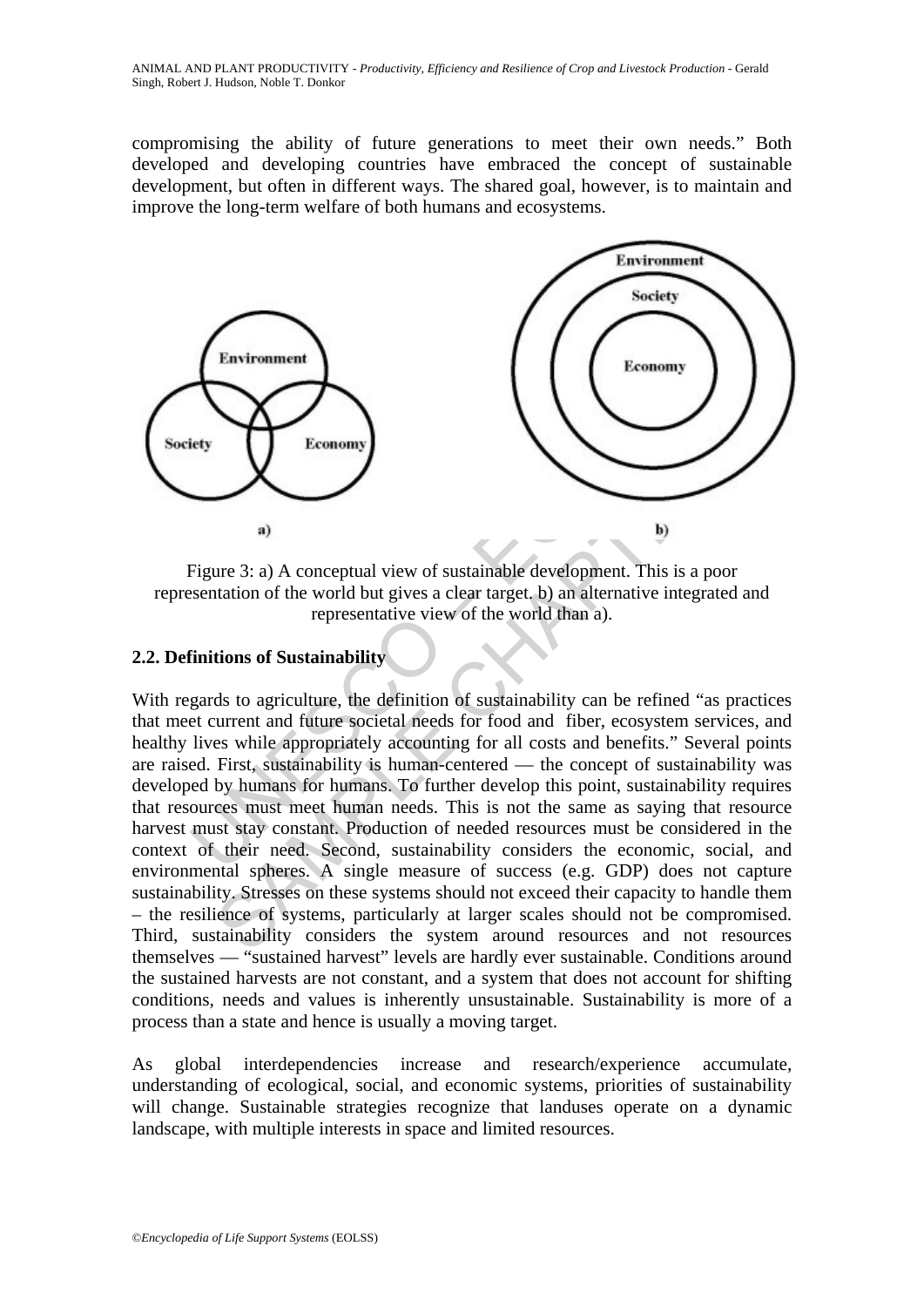If additional land is used for crop and livestock production, land available for other uses is diminished. Similarly, changes made to the intensity of agricultural production change resource requirements, and limit resources available to other landuses.

With the growth of human populations and the world economy, land use will continue to be contentious issues. Three broad, competing interests will be those of immediate needs (e.g. food, fiber and biofuel), those of comfort demands (e.g. leisure residences), and those of nature conservation (e.g. protected parks). There will likely be contention within these interests as well. Should land used for food production be used for crops or livestock or both? Should water be used for irrigation, or industrial and urban use? Should comfort demands be fulfilled by creating cottage communities or spreading urban areas? Should nature conservation areas limit human access or facilitate it? These are large-scale, difficult questions that depend on skillfully linking science, policy and practice. All of this requires inter-jurisdictional cooperation at unprecedented scales.

## **3. Central Problem**

Agriculture seeks to produce food, but sustainable agriculture adds the condition that production should provide for the present and the future. Currently, the world produces enough food to meet the growth of effective demand for food. Food demand increases with human population (projected to reach 9 to 11 billion within the next century) and wealth with its associated expectations.

esses: Solution and the conservation areas in minimizar access of race-<br>esseale, difficult questions that depend on skillfully linking sciences.<br>All of this requires inter-jurisdictional cooperation at unpreceder<br>ral **Prob** II of this requires inter-jurisdictional cooperation at unprecedented scales.<br> **Problem**<br>
2 seeks to produce food, but sustainable agriculture adds the condition<br>
should provide for the present and the future. Currently, The problem is that effective demand is always less than potential demand because of poverty and inequitable distribution. Poverty is projected to be a continued characteristic of future economies; there are over 800 million people (the so-called bottom billion) who are undernourished worldwide and this number is unlikely to decrease. These people, who theoretically should have the greatest demand, add little to effective global demand for food. Because agricultural products are, to a great extent, market commodities — those who cannot afford food will not impact the market. However, as sustainability is concerned with feeding everyone, potential demand must be considered. Theoretically, potential demand can equal effective demand if everyone in the world has a relatively high caloric intake  $(-2, 700)$  calories a day).

Food demand beyond meeting basic needs can be considered luxury demand, where the basic goal of feeding everyone is met. Since sustainability is a "moving target," then different goals may gain prominence and food demand beyond basic needs may become a priority. However, agricultural production does operate in a global market so excess food cannot be taken from the mouths of citizens of the developed countries and turned over to those in developing countries. Closing the gap between potential and effective demand must operate in a world where food production is distributed inequitably.

## **3.1. Human Population Dimensions**

Food demand is tightly coupled with population growth. The fertility rate of developed regions such as North America and Europe are below replacement levels, and a similar trend has occurred to some degree in Latin America. Global food supply is projected to stay abreast of projected population growth, but on regional scales, malnutrition will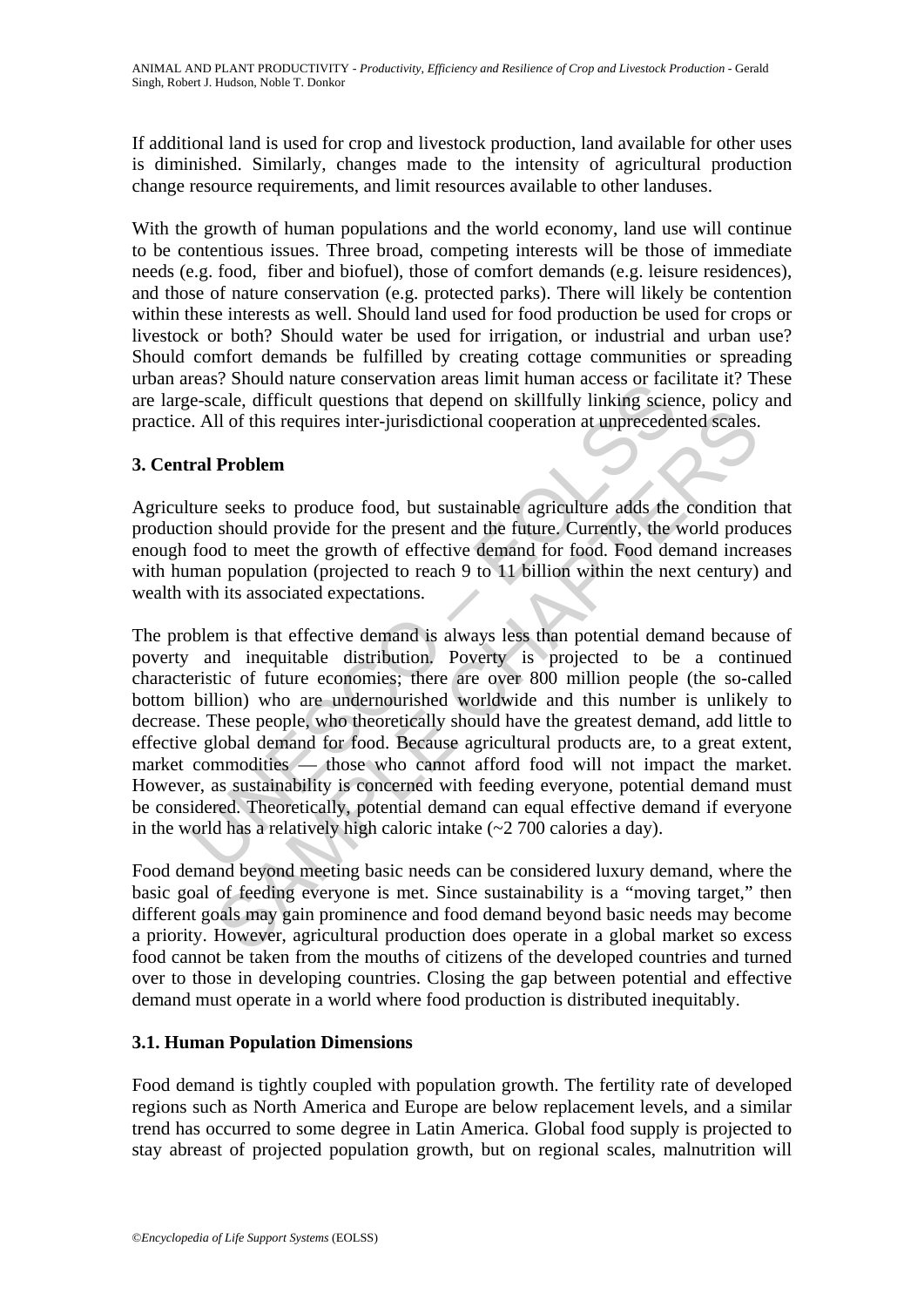remain a major concern. As some developing countries shift agriculture from subsistence-based to market based, their citizens will rely increasingly on food imports. This may lead to conditions where regional food production will not keep pace with the needs if you need purchasing power of local people.

-

- -
- -

## TO ACCESS ALL THE **23 PAGES** OF THIS CHAPTER, Visit[: http://www.eolss.net/Eolss-sampleAllChapter.aspx](https://www.eolss.net/ebooklib/sc_cart.aspx?File=E5-15A-00-00)

#### **Bibliography**

de Groot, R. (2006). Function-analysis and valuation as a tool to assess landuse conflicts in planning for sustainable, multi-functional landscapes. *Landscape and Urban Planning* **75**: 175-186. [This presents tools to deal with landuse conflicts to enhance sustainability].

FAO. (2003). *World Agriculture: Towards 2015/2030, an FAO perspective*. London, Earthscan Publications Ltd. [This piece projects the situation of world agriculture in the next quarter century].

**V1811:** http://www.eolss.net/Eolss-sampleAllChapter.a<br>
R. (2006). Function-analysis and valuation as a tool to assess landuse conflicts<br>
le, multi-functional landscapes. *Landscape and Urban Planning* 75: 175-11<br>
eal wit **(2006)**. Function-analysis and valuation as a tool to assess landase conflicts in planning<br>
(2006). Functional landscapes. *Landscape and Urban Plaming* **75:** 175-186. (This presult landuse conflicts to enhance sustainab Frangenberg, A.(2007). Sustainability of agriculture, in *Interdisciplinary and Sustainability Issues in Food and Agriculture*, [Ed.Olaf Christen ], in *Encyclopedia of Life Support Systems (EOLSS),* Developed under the Auspices of the UNESCO, Eolss Publishers, Oxford ,UK. [http://www.eolss.net.login.ezproxy.library.ualberta.ca] [Retrieved April 19, 2008]. [This work provides interdisciplinary framework for sustainability].

Ming, Z. (2004). Rural development, in *Anthropogenic Causes of Global Environmental Change*, [Ed. Wei-Chyung Wang], in *Encyclopedia of Life Support Systems (EOLSS),* Developed under the Auspices of the UNESCO, Eolss Publishers, Oxford, UK, [http://www.eolss.net.login.ezproxy.library.ualberta.ca] [Retrieved April 19, 2008]. [This piece puts rural development at the center of environmental change].

Rapport, D.J. (2007). Sustainability science: an ecohealth perspective. *Sustainability Science* **2**: 77-84. [This work deals the science of sustainability and ecological health].

Tilman, D., Cassman, K.G., Matson, P.A., Naylor, R., Polasky, S. (2002). Agricultural sustainability and intensive production practices. *Nature* **418**:471-477. [A discussion on intensive agricultural systems and sustainability].

Wright, R.T. (2005). Environmental Science: towards a sustainable future, 712 pp. Pearson Education, Inc. Upper Saddle River, NJ, USA. [A discussion of human population growth and sustainable future]

#### **Biographical Sketches**

**Gerald Singh** holds a degree from the University of Alberta specializing in Conservation Biology. He is a graduate student at the Institute for Resources, the Environment, and Sustainability at the University of British Columbia, where he studies ecosystem services.

His interests include community ecology, ecosystem ecology, environmental goods and services, global agriculture, dynamic modeling, and environmental economics. During 2006-2007, he worked for Agriculture and Agri-Food Canada researching agroforestry practices. He was part of a team to amend the ALCES landuse cumulative effects model, with Brad Stelfox to monitor impacts of agroforestry on multiple environmental values. He also contributed to research into the benefits of pollinator diversity to oilseed crop production.

**Dr Robert Hudson** (PhD, University of British Columbia 1973) is Professor of Sustainability Science